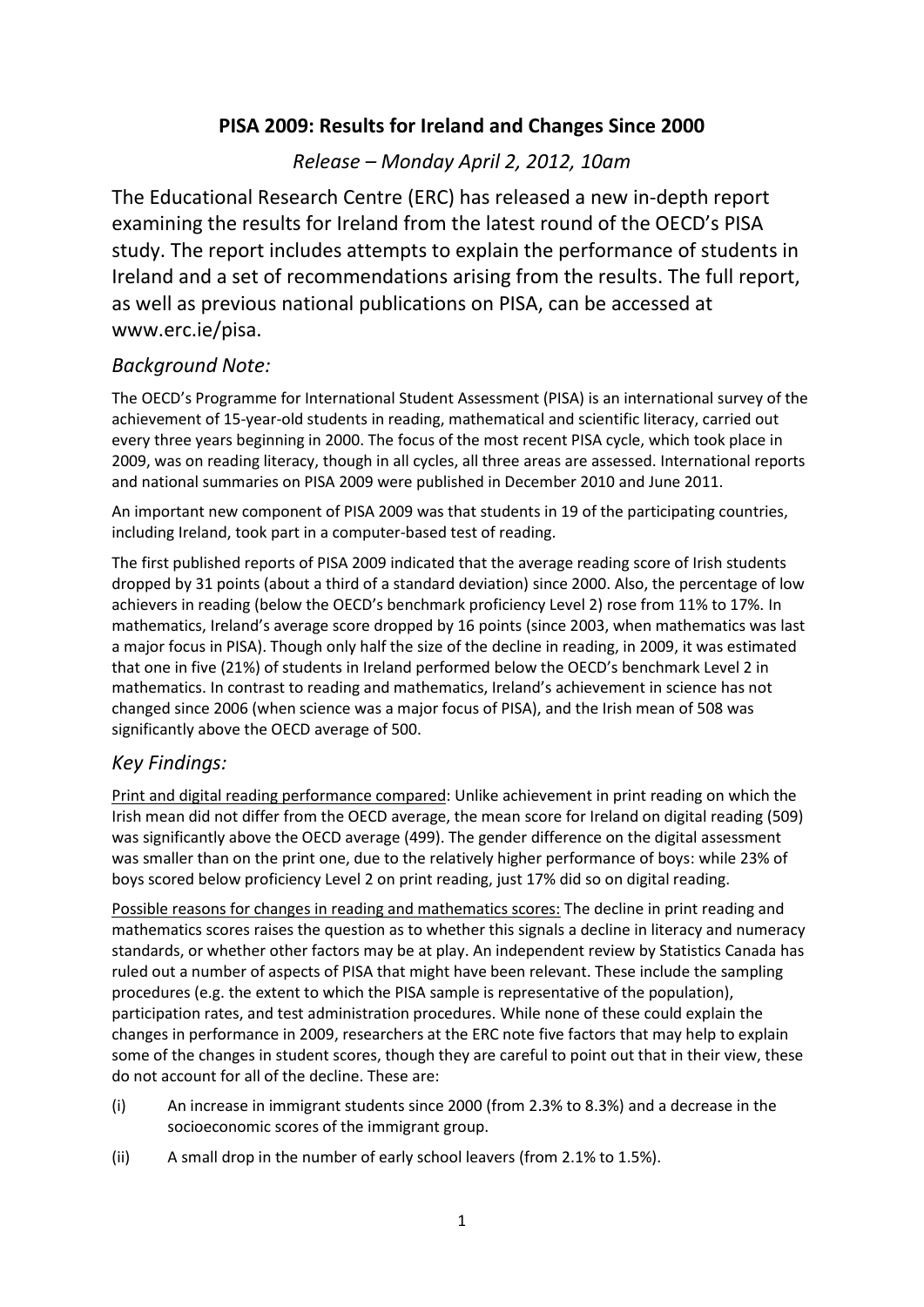- (iii) A possible increase in the participation of students with special educational needs (though the increase is not quantifiable).
- (iv) An increase from 16% to 24% in the percentage of PISA students in Transition Year, with a corresponding decrease in Fifth Year. Transition Year students showed the largest declines in mathematics, while students in Fifth Year had the largest drop in reading scores.
- (v) Eight schools had very low average performance in 2009, while there were no schools in 2000 with similarly low scores. It is not possible to conclude whether these eight schools represent chance relating to sampling, changes in the social and demographic characteristics of students in some schools, or a combination of these and other factors.

While each of these factors has been examined in previous work by the ERC, the present report contains new insights on student engagement with the test and on potentially problematic issues with the PISA survey design and methodology.

New findings on students' responses to the test are, according to the ERC, important in understanding the changes in achievement scores. These show that students did not engage in, or try as hard on, the PISA tests in 2009 compared to previous cycles. This is evident in the increase in the number of questions that students did not attempt.

In particular, students in Ireland skipped many more questions in the last quarter of their test booklets in 2009 compared to previously, while the percentages of correct responses in the first quarter of the booklets did not change. This effect was particularly pronounced in reading, while results for mathematics suggest that declines in both proficiency and engagement may have been at play. Students in Ireland did not show a fall-off in engagement in science or digital reading in the same way as they did for print reading and mathematics.

Commenting on the findings for print reading and mathematics on one hand, and science and digital reading on the other, the ERC notes that (i) the science questions are presented with less stimulus text 'all in one go', which contrasts with print reading, where students often encounter longer, denser text passages, usually followed by a larger number of questions, and (ii) the digital reading test had the look and feel of a web-based environment that may have appealed more to 15-yearolds; also, it took just 40 minutes while the print-based assessment of reading took two hours. This suggests that in Ireland, an increase in the prevalence of 'don't-care' may be as important, if not more so, than 'can't-do', in interpreting the PISA 2009 results.

The report includes a commentary on the technical aspects of PISA – how it produces achievement scores and links achievement from cycle to cycle. The authors conclude that while PISA is administered using rigorous technical standards, aspects of its measurement of achievement, particularly measure of change, could be improved. For example, comparisons of reading achievement in 2000 and 2009 are based on a relatively small number of test questions, which makes the link prone to being unstable. As common sense suggests, it would be foolish to make definitive conclusions on the basis of the findings from one study, though the results for reading and mathematics certainly give cause for concern about literacy and numeracy standards in Ireland.

Changes in reading behaviours and attitudes: Since 2000, there has been an increase in the percentages of students who don't read at all for enjoyment, from 33% to 42%, and this increase was greater among students with lower socioeconomic scores. Female students in Ireland also reported that they enjoyed reading less in 2009 than in 2000. Both frequency of reading and enjoyment of reading have relatively strong, robust relationships with achievement.

Characteristics that are important in explaining achievement: The report includes analyses that examine several background characteristics and their relationships with achievement simultaneously ('multilevel modelling'). Findings indicate that: